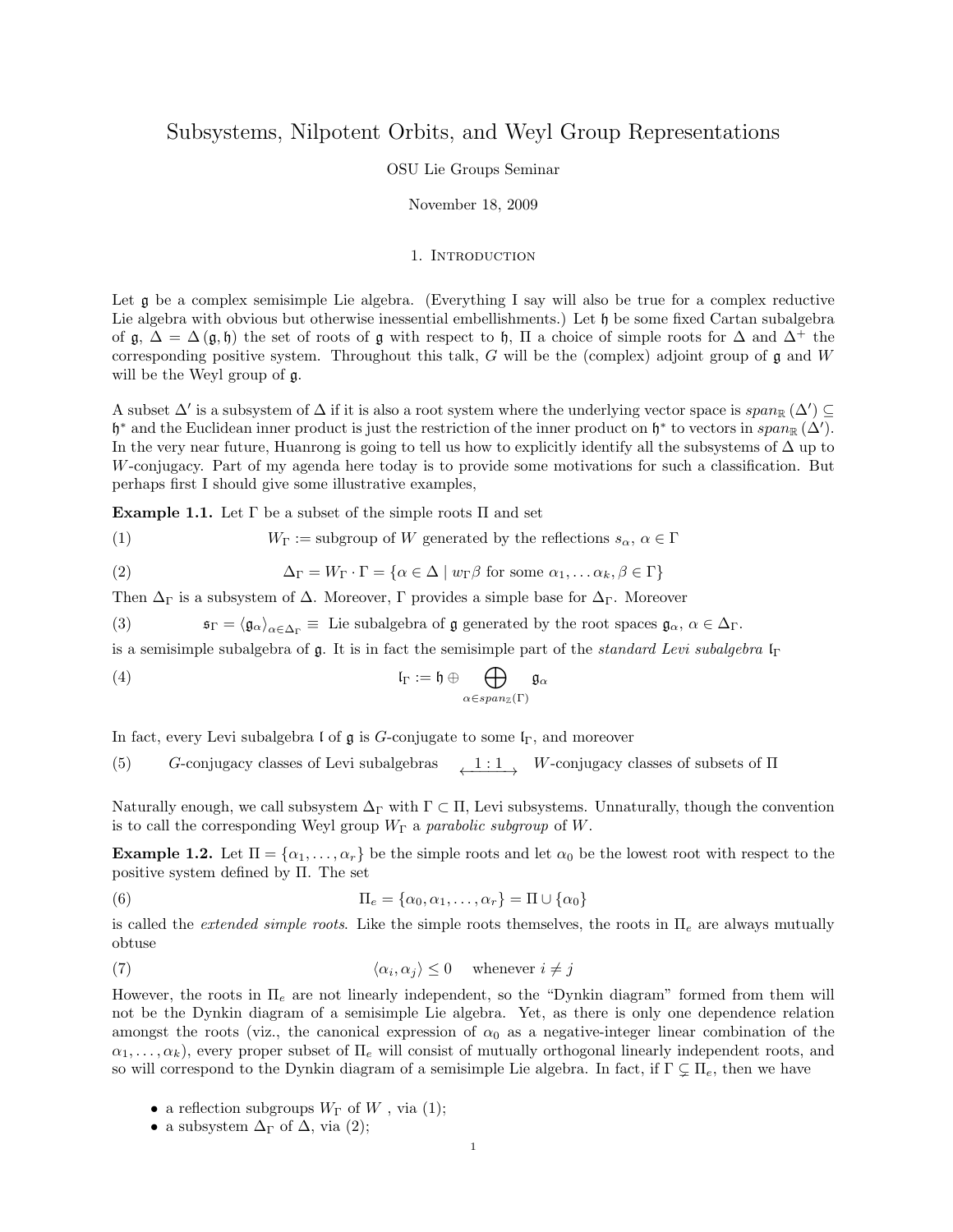- a semisimple subalgebra  $\mathfrak{s}_{\Gamma}$  of  $\mathfrak{g}$ , via (3); and
- a reductivive subalgebra  $I_{\Gamma}$  of  $\mathfrak{g}$ , via (4).

The reductive subalgebras  $\mathfrak{l}_{\Gamma}$  in this case  $(\Gamma \subsetneq \Pi_e)$  are called *standard generalized Levi subalgebras*. More generally, a generalized Levi subalgebra is a subalgebra of g that is G-conjugate to a standard generalized Levi subalgebras. Completing the analogy with Levi subalgebras we have

G-conjugacy classes of generalized Levi subalgebras  $1 : 1 \rightarrow W$ -conjugacy classes of subsets of  $\Pi_e$ 

Example 1.3. The generalized Levi subalgebras of generalized Levi subalgebras will again be reductive subalgebras of g. And so by iterating this process of spawning new subalgebras by taking subsets of the extended simple roots of a previously found subalgebras we can produce even more subsystem of ∆ and corresponding reductive subalgebras of  $\mathfrak{g}$ . Of course, once you take a proper subset of  $\Pi_e$  and extend it by the lowest root of the subsystem it generates you end up leaving the confines of  $\Pi_e$ . But, nevertheless, following this algorithm, you still end up with subsets  $\Gamma \subset \Delta$  with the properties

- (8)  $\langle \alpha, \beta \rangle \leq 0$  if  $\alpha, \beta \in \Gamma$  and  $\alpha \neq \beta$
- (9)  $\Gamma$  is a linearly independent set.

and the formulas (1), (2), (3), (4) still yield respectively, a reflection subgroup  $W_{\Gamma}$  of W, a subsystem  $\Delta_{\Gamma}$ of  $\Delta$ , a semisimple subalgebra  $\mathfrak{s}_{\Gamma}$  of  $\mathfrak{g}$ , and a reductive subalgebra  $\mathfrak{l}_{\Gamma}$  of  $\mathfrak{g}$ . Eventually this algorithm, which is due to Borel and deSiebenthal, fails to produce any new Γ. The subalgebras  $I<sub>Γ</sub>$ , or actually the set of G-conjugates of such subalgebras, so obtained, in fact, exhaust the set of reductive subalgebras of g of maximal rank. Such subalgebras can be also characterized in another, very different, way: they correspond precisely to the Lie subalgebras that are left invariant by the action of a semisimple element of G. (N.B., these subalgebras are not, in general, the stabilizers of a semisimple element of g. This unseemly discrepancy is actually extremely useful, as such subalgebras are useful in detecting subtle properties of  $G$ -orbits in  $\mathfrak{g}$ ).

**Example 1.4.** It is quite easy to see that the Weyl group of  $B_n$  is isomorphic to that of  $C_n$ . In fact, when we write use the standard presentations

$$
\Delta(B_n) = \{ \pm (e_i \pm e_j) \mid i = 1, ..., n \} \cup \{ \pm e_i \mid i = 1, ..., n \}
$$
  

$$
\Delta(C_n) = \{ \pm (e_i \pm e_j) \mid i = 1, ..., n \} \cup \{ \pm 2e_i \mid i = 1, ..., n \}
$$

of the corresponding root system the isomorphism  $W_{B_n} \longleftrightarrow W_{C_n}$  can be implemented by

 $s_{e_i} \longleftrightarrow s_{2e_i}$ ,  $s_{e_i \pm e_j} \longleftrightarrow s_{e_i \pm e_j}$ 

which amounts to the interchange of short and long roots. One can define a similar interchanges between the short and long roots of  $G_2$  and  $F_4$ , by sending the long roots to themselves and rescaling the short roots by  $\|\alpha_{long}\|^2 / \| \alpha_{short}\|^2$ .

In each case, the root system obtained by rescaling the short simple roots by  $\|\alpha_{long}\|^2 / \| \alpha_{short}\|^2$  produces a valid root system  $\Delta^{\vee}$ , the root system *dual* to  $\Delta$ , to which there corresponds also a simple Lie algebra  $\mathfrak{g}^{\vee}$ , the Lie algebra dual of g. When g is simply-laced (meaning all root lengths are the same) then we simply set  $\Delta^{\vee} = \Delta$ , and  $\mathfrak{g}^{\vee} = \mathfrak{g}$ .

Now let  $\mathfrak{d}^{\vee}$  be the root system dual to  $\Delta$ . One can apply the Borel-deSiebenthal algorithm to  $\Delta^{\vee}$  to get a set of bases Γ for subsystems of  $\Delta^{\vee}$ . Applying the inverse duality map  $\Delta^{\vee} \longrightarrow \Delta$ , one obtains subsets  $Γ ⊂ Δ that retain the properties (8) and (9) and because of this allow one to attach to Γ a reflection$ subgroup  $W_{\Gamma}$  and a subsystem  $\Delta_{\Gamma}$  of  $\Delta$ .

However, the subalgebras  $\mathfrak{s}_{\Gamma}$  arising from a  $\Gamma^{\vee} \in \Delta^{\vee}$ , in general, fail to close with in the confines of the root spaces  $\mathfrak{g}_{\alpha}$ ,  $\alpha \in \Delta_{\Gamma}$ . On the other hand, this extended Borel-deSiebenthall procedure does furnish one with (at least one W-conjugacy class representative of) all the subsystems of  $\Delta$  and a representative of each conjugacy class of the Coxeter subgroups of W.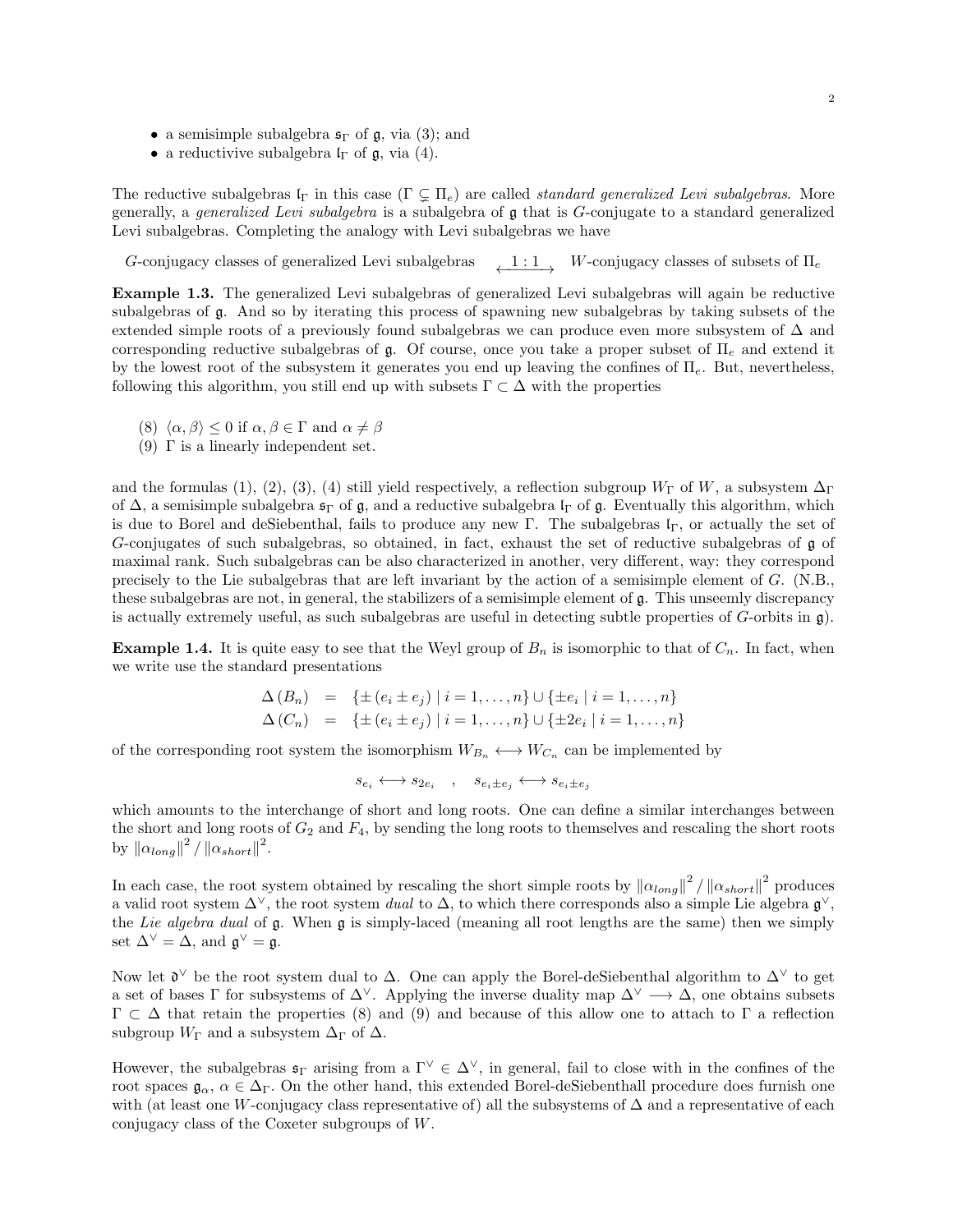#### 2. A Paradigm

Let me now return to the setting of Example 1, where  $\Gamma$  is a subset of  $\Pi$ . To  $\Gamma$  we can attach both a subsystem  $\Delta_{\Gamma}$  and a Levi subalgebra  $I_{\Gamma}$ .

Using  $\Delta_{\Gamma}$  we can also attach a particular irreducible representation of W, to  $\Gamma$ . This we do as follows. First of all, Γ actually provides a basis of simple roots for  $\Delta_{\Gamma}$ , and so defines a positive system  $\Delta_{\Gamma}^+$ . Set

(9) 
$$
p_{\Gamma}(x) = \prod_{\alpha \in \Delta_{\Gamma}^{+}} \langle \alpha, x \rangle \in \mathbb{C}[\mathfrak{h}]
$$

Via results of Macdonald,  $p_{\Gamma}$  is a homogeneous W-harmonic polynomial on h that generates an irreducible representation of W: i.e. W acts irreducibly on the span of W-translates of  $p_{\Gamma}$ . We denote by  $\sigma_{\Gamma}$  the corresponding representation of W.

Next, using  $\mathfrak{l}_{\Gamma}$  we can attach a particular nilpotent orbit in g to  $\Gamma$ . This is done as follows. Let  $\mathfrak{p}_{\Gamma} = \mathfrak{l}_{\Gamma} + \mathfrak{u}$ be any extension of  $I<sub>Γ</sub>$  to a parabolic subalgebra of  $\mathfrak{g}$ . By well know results of Richardson, Lusztig and Spaltenstein, inside  $G \cdot \mathfrak{u}$ , there is a unique dense orbit  $\mathcal{O}_{\mathfrak{l}_{\Gamma}}$  that is, in fact, independent of the particular parabolic extension used. This is the Richardson orbit corresponding to  $\mathfrak{l}_{\Gamma}$ . We shall denote it by  $\mathcal{O}_{\Gamma}$ .

We thus have the following picture,

$$
\begin{array}{ccc}\n\Gamma \subset \Pi & \longrightarrow & \mathfrak{l}_{\Gamma} & \longrightarrow & \mathcal{O}_{\Gamma} \\
\downarrow & & & & \\
\Delta_{\Gamma} & & & & \\
\downarrow & & & & \\
\sigma_{\Gamma} & & & & \n\end{array}
$$

and so a natural, tight, correspondence between certain nilpotent orbits and certain representations of W.

#### 3. The Springer Correspondence

Let  $\mathcal{N}_{\mathfrak{g}}$  denote the (finite) set of nilpotent orbits of  $\mathfrak{g}$ . In a seminal 1978 paper, T.A. Springer gave a construction which attached to each irreducible representation of W, a particular G-equivariant local system on a particular nilpotent orbit  $\mathcal{O} \in \mathcal{N}_{\mathfrak{g}}$ .

Springer's construction goes as follows. Starting with a nilpotent element  $X \in \mathfrak{g}$ , let  $\mathcal{B}_X$  be the variety of all Borel subalgebras of  $\mathfrak g$  containing X. The stabilizer  $G^X$  of X in G obviously preserves  $\mathcal B_X$ , and this action in turn induces an action of  $G^X$  on the cohomology of  $H^*(\mathcal{B}_X,\mathbb{C})$ . Now the isotropy  $G^X$  is in general disconnected. It turns out that the identity component  $(G^X)^\circ$  of  $G^X$  acts trivially on  $H^*(B_X, \mathbb{C})$ , and so the component group of  $G^X$ 

$$
A\left(X\right) \equiv G^X / \left(G^X\right)^o
$$

has a well-defined action on  $H^*(\mathcal{B}_X,\mathbb{C})$ .

Springer showed that there is also a natural action of W on  $H(\mathcal{B}_X,\mathbb{C})$ , and this action commutes with that of  $A(X)$ . In fact, in the top degree cohomology  $H^d(\mathcal{B}_X,\mathbb{C})$ , where  $d=\dim \mathcal{B}_X$ , the representation of  $A(X) \times W$  decomposes as

$$
H^{d}(\mathcal{B}_{X}, \mathbb{C}) \approx \bigoplus_{\mu \in \widehat{A}(X)} m_{\mu} \chi_{\mu, x} \otimes \sigma_{\mu}
$$

where the  $\sigma_{\mu}$  are irreducible representations of W for which

$$
\sigma_{\mu} \sim \sigma_{\nu} \quad \Longleftrightarrow \quad \chi_{\mu} \sim \chi_{\nu}
$$

Moreover, let  ${X_i}_{i\in I}$  be a complete set of representatives of the nilpotent orbits in  $\mathfrak{g}$ . Then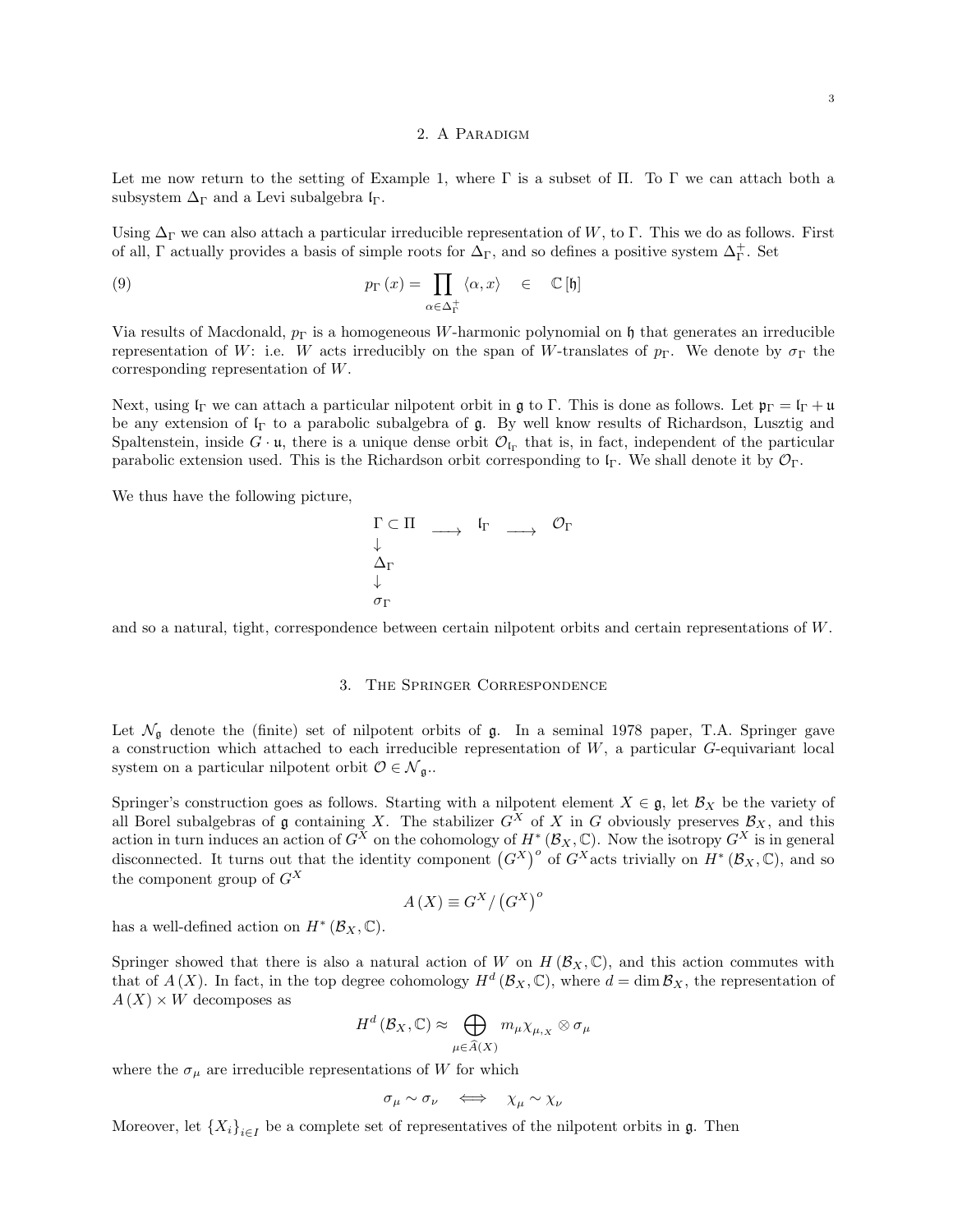- Let  ${X_i}_{i\in I}$  be a complete set of representatives of the nilpotent orbits of G. Then each  $\sigma \in W$ appears as a  $\sigma_{\mu} \in A(X_i)$  and for one and only one  $X_i$  and for one and only one  $\mu \in \hat{A}(X_i)$ .
- For any given  $X_i$ , there trivial representation  $1_{A(X_i)} \otimes \sigma_{1_{A(X_i)}}$  always occurs in the decomposition Not all representations  $\sigma$

This last statement leads to the *Springer correspondence* that attaches to each nilpotent orbit  $X_i$  the unique representation .

$$
s_{\mathcal{O}}: \mathcal{N} \hookrightarrow \widehat{W}: \mathcal{O}_X \longmapsto \sigma_{1_{A(X)}}
$$

The first statement yields the *Springer parameterization* of  $\widehat{W}$ , in which each irreducible representation of W is uniquely specified by the orbit  $\mathcal{O}_X$  and the particular  $\mu \in \widehat{A}(X)$  for which  $m_{\mu} \neq 0$ .

Definition 3.1. An irreducible representation  $\sigma$  of W is said to be an **orbit representation** if its Springer parameters are of the form  $(\mathcal{O}, \mathbf{1}_{A(\mathcal{O})})$ . We denote by  $\hat{W}_{orbit}$  the set of orbit representations.

The Springer correspondence is thus a bijective correspondence between  $\mathcal{N}_{g}$  and  $\widehat{W}_{orbit}$ , albeit a rather artificial one if one has to rely on Definition 3.1 to identify  $\widehat{W}_{orbit}$ .

## 4. A Problem

The importance of the Springer correspondence to the developments in representation theory since the 1980's can not be overstated. One striking example is its use in the classification of the primitive ideals of  $U(\mathfrak{g})$  (Joseph, Barbasch-Vogan). Another striking, but more subtle example, is the connection between Goldie rank polynomials, and wave-front expansions of characters of irreducible admissible representations is mitigated by the Springer correspondence (this was shown by D. King);.

Yet there is also something disturbingly awkward about the Springer parameterization, it as essentially an a posteriori parameterization of W. For one doesn't even know what Springer parameters are possible until one computes  $H^d(\mathcal{B}_X,\mathbb{C})$  for each nilpotent orbit X. (In this respect, it is like the Dynkin-Kostant parameterization of nilpotent orbits via weighted Dynkin diagrams.)

On the other hand, in the paradigm discussed above, there was a very tight, in fact, a constructive correspondence between Richardson orbits  $\mathcal{O}_{\Gamma} \subset \mathfrak{g}$  and the Macdonald representations  $\sigma_{\Gamma} \in \widehat{W}$ . This correspondence  $\mathcal{O}_{\Gamma} \longleftrightarrow \sigma_{\Gamma}$ , in fact, coincides with the restriction of the Springer correspondence to Richardson orbits. This circumstance hints at some sort of hitherto invisible naturality in the Springer correspondence (which we again point out is actually based on the identification of a certain family representations of  $W$  with Springer parameters of a similar form.).

So here we pose a problem:

**Problem 4.1.** Let  $\mathfrak g$  be a semisimple Lie algebra. Can we find a common set of parameters  $\mathcal P$  and constructions

$$
C_1 : \mathcal{P} \xrightarrow{1:1} \mathcal{N}_{\mathfrak{g}}
$$
  

$$
C_2 : \mathcal{P} \xrightarrow{1:1} \widehat{W}_{orbit}
$$

so that  $C_2 \circ C_1^{-1}$  replicates the Springer correspondence?

Remark 4.1. For classical Lie algebras, both nilpotent orbits and Weyl group representations can be parameterized in terms of partitions. Moreover, there are algorithms for connecting the partition parameters of nilpotent orbits with the partition parameters of the corresponding orbit representations of W. However, these algorithms are different for each classical type, and are anyway unsuitable for handling the exceptional Lie algebras. So, while such algorithms don't really solve our problem in the desired generality, they do hint that a solution might exist.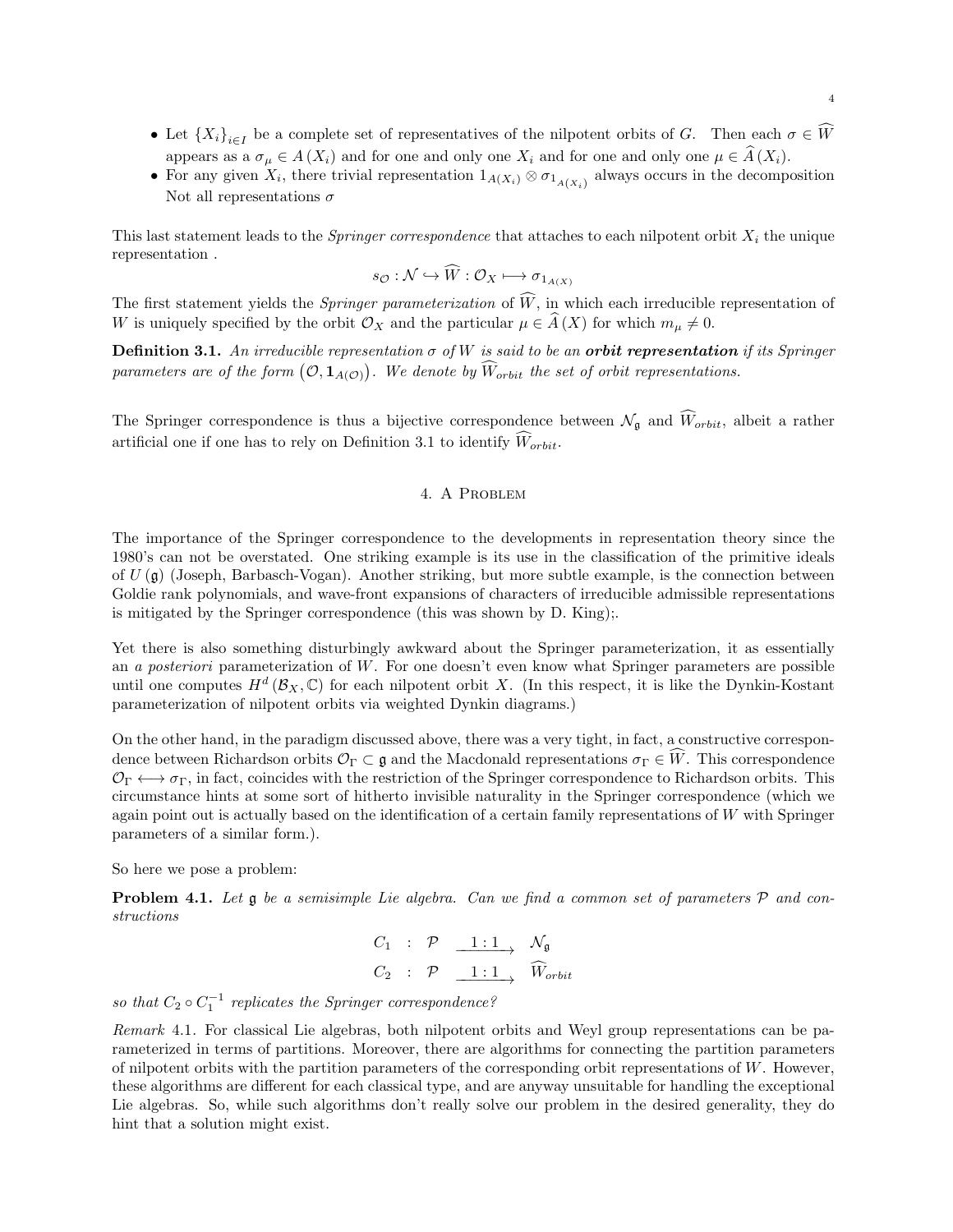#### 5. Bala-Carter and Nilpotent Orbits

What makes the correspondence between Richardson orbits and the Macdonald representations so natural is the coincidence of the basic combinatorial datums  $\Gamma$  from which both the orbits and the representations are constructed. To prepare for a generalization of this correspondence, I will first recast the usual Bala-Carter classification of nilpotent orbits in combinational terms.

The basic idea of the Bala-Carter classification is the observation that any nilpotent element  $X \in \mathfrak{g}$ , is either a nilpotent element of a Levi subalgebra of g or not. A nilpotent element that is not contained in any proper Levi subalgebra of  $\mathfrak g$  is called a *distinguished nilpotent element*. It turns out that if a nilpotent element X of  $\mathfrak g$  is not distinguished then there is a unique (up to G-conjugacy) Levi subalgebra l of  $\mathfrak g$  for which X is a distinguished element of l, and the set of nilpotent orbits of  $\mathfrak g$  is in a 1 : 1 correspondence with the set of G-conjugacy classes of pairs  $(I, X)$  where I is a Levi subalgebra of g and X is a distinguished element of l.

We have seen in Example 1 above that the set of G-conjugacy classes of Levi subalgebras is in a 1 : 1 correspondence with the set of W-conjugacy classes of subsets  $\Gamma$  of the simple roots of  $\mathfrak{g}$ . In fact, the subsets Γ correspond directly to the simple roots of the corresponding Levi subalgebra. In our combinatorial parameterization of nilpotent orbits we will simply use subsets of Π to parameterize Levi subalgebras.

What we need next is a combinatorial parameterization of the distinguished nilpotent orbits in a Levi subalgebra l<sub>Γ</sub>. It turns out that the Ad (l<sub>Γ</sub>)-orbit of a distinguished element of l<sub>Γ</sub> is always a Richardson orbit  $\mathcal{R}_{\gamma}$  corresponding to some Levi subalgebra of  $\mathfrak{l}_{\gamma}$  of  $\mathfrak{l}_{\Gamma}$ ; where, naturally,  $\gamma \subset \Gamma$ . In fact, there is a very simple criterion for a given subset  $\gamma$  of  $\Gamma$  to produce a distinguished Richardson orbit in  $\mathfrak{l}_{\Gamma}$ :

Proposition 5.1. The Richardson orbit

$$
\mathcal{R}_{\gamma}:=ind_{\mathfrak{l}_{\gamma}}^{\mathfrak{l}_{\Gamma}}\left(\mathbf{0}_{\mathfrak{l}_{\gamma}}\right)
$$

is distinguished in  $I_{\Gamma}$  if and only if

(10) 
$$
|\Delta_{\gamma}| + |\Gamma| = \# \{ \lambda \in \Delta_{\Gamma}^+ \mid \lambda = \alpha + \beta \ ; \ \alpha \in \Delta_{\gamma} , \ \beta \in \Gamma \setminus \gamma \}
$$

Combining this result with remarks above we have

**Proposition 5.2.** The nilpotent orbits in  $\mathfrak g$  are in a 1 : 1 correspondence with the set of W-conjugacy classes of pairs  $(\Gamma, \gamma)$  where  $\Gamma$  is a subset of  $\Pi$  and  $\gamma$  is a subset of  $\Gamma$  satisfying (10).

What is particularly nice about this parameterization is that is a constructive parameterization; which is to say, the orbit corresponding to  $(\Gamma, \gamma)$  can be constructed directly from its parameters: in fact, there is a remarkably succinct formula

$$
\mathcal{O}_{(\Gamma,\gamma)}=inc_{\mathfrak{l}_\Gamma}^{\mathfrak{g}}\left( ind_{\mathfrak{l}_\gamma}^{\mathfrak{l}_\Gamma}\left(\mathbf{0}_{\mathfrak{l}_\gamma}\right)\right)
$$

Here

$$
inc_i^{\mathfrak{g}}(\mathcal{O}_i) := G \cdot \mathcal{O}_i \equiv \{ Z \in \mathfrak{g} \mid Z = g \cdot X' \text{ for some } g \in G \text{ and some } X' \in \mathcal{O}_i. \}
$$

and

$$
\mathit{ind}_\mathfrak{l}^\mathfrak{g}\left( \mathcal{O}_\mathfrak{l} \right) := \text{the unique dense orbit in } G \cdot \left( \mathcal{O}_\mathfrak{l} + \mathfrak{u} \right)
$$

whereu is the nilradical of any extension of  $\mathfrak l$  to a parabolic subalgebra of  $\mathfrak g$  (cf. the book by Collingwood-McGovern or the original paper by Lusztig and Spaltenstein).

*Notation* 5.3. We denote by  $\mathcal{BC} = \mathcal{BC}_{\mathfrak{g}}$ , any complete set of *combinatorial Bala-Carter parameters* for  $\mathcal{N}_{\mathfrak{g}}$ . That is to say, BC consists of pairs  $(\Gamma, \gamma)$  where  $\Gamma \subset \Pi$  and  $\gamma$  is a subset of  $\Gamma$  satisfying (10); and the map

$$
C: \mathcal{BC} \longrightarrow \mathcal{N}_{\mathfrak{g}} \qquad : \qquad (\Gamma, \gamma) \longmapsto inc_{\mathfrak{l}_\Gamma}^{\mathfrak{g}} \left( ind_{\mathfrak{l}_{\gamma}}^{\mathfrak{l}_{\Gamma}} \left( \mathfrak{0}_{\mathfrak{l}_{\gamma}} \right) \right)
$$

is a bijection.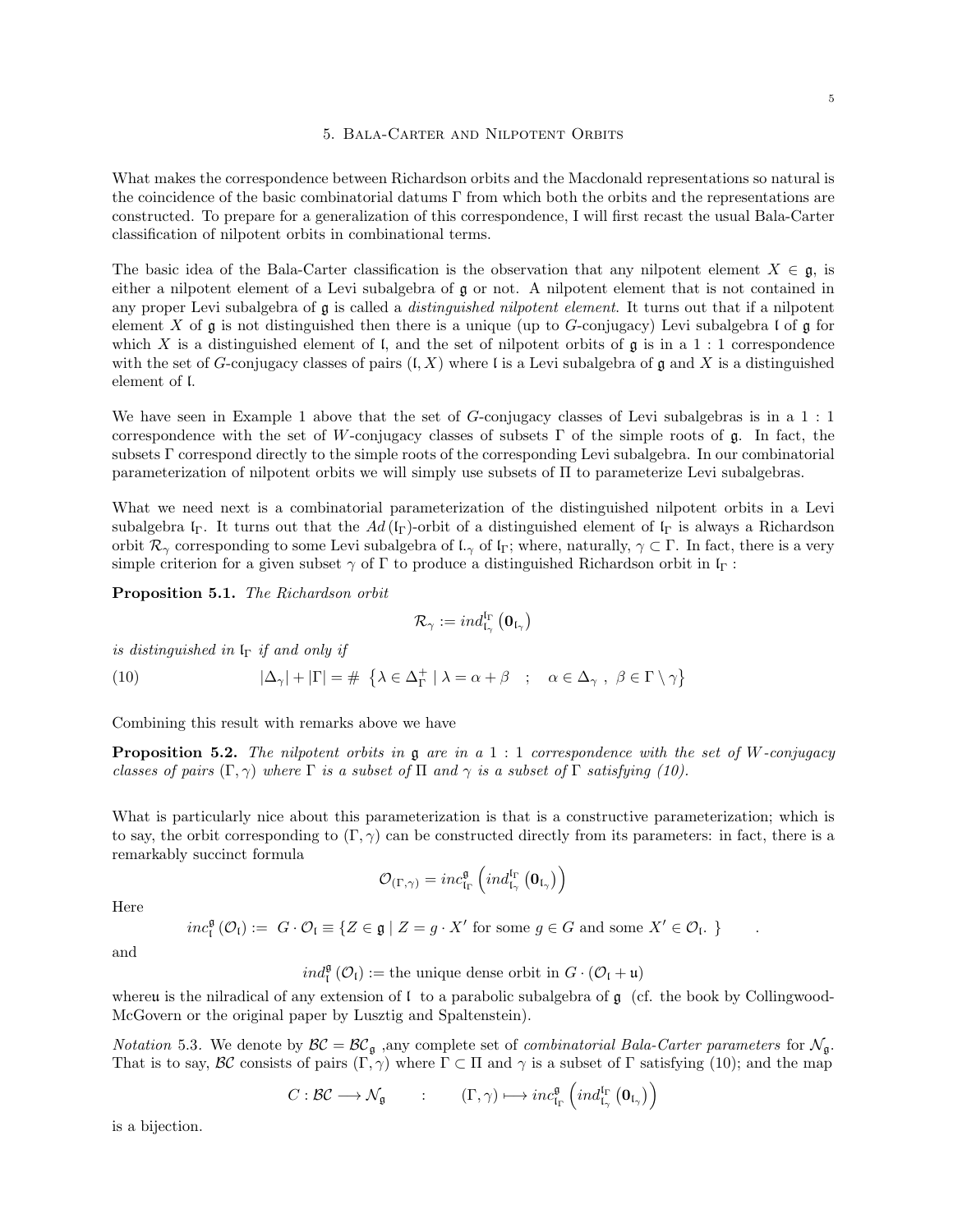To construct a set of combinatorial Bala-Carter parameters, we just need to let the Γ's run through some complete set of representatives of  $\Pi/\sim_W$  and then for each representative Γ, figure out the subsets  $\gamma \in \Gamma$ that satisfy (10) and choose one representative from each  $W_{\Gamma}$  conjugacy class of such  $\gamma$ 's.

#### 6. The Barbasch-Vogan Duality Map

Having arrived at a nice constructive parameterization of nilpotent orbits in terms of certain pairs  $(\Gamma, \gamma)$ , the next step in our program is construct from these same parameters, particular representations of  $W$ , in such a way that the correspondence between the orbits  $\mathcal{O}_{(\Gamma,\gamma)}$  and the Weyl group representations  $\sigma_{(\Gamma,\gamma)}$ is compatible with the Springer correspondence. Alas, we shall not achieve this. However, what we will accomplish is intrinsic characterization of the orbit representations of W in terms of Bala-Carter like parameters. This will be carried out by a natural extension of the Barbasch-Vogan duality map to Weyl group representations.

In their 1985 paper, Barbasch and Vogan define a map  $\eta_{\mathfrak{g}}$  from the nilpotent orbits of a semisimple Lie algebra  $\frak g$  to the nilpotent orbits of the dual Lie algebra as follows. Let X be a nilpotent element in  $\frak g$ . Via the Jacobson-Morozov theorem we can attach to x an S-triple  $\{X, H, Y\}$ . The semisimple element h of that S-triple can be reinterpreted first as an element of  $(\mathfrak{h}^{\vee})^*$ , where  $\mathfrak{h}^{\vee}$  is a Cartan subalgebra of the dual Lie algebra  $\mathfrak{g}^{\vee}$ , and then reinterpreted as corresponding to a particular infinitesimal character  $\chi$  in  $\widehat{Z(\mathfrak{g}^{\vee})}$ . The nilpotent orbit in  $\mathfrak{g}^{\vee}$  corresponding to  $X \in \mathfrak{g}$  is the associated variety of the maximal primitive ideal in  $U(\mathfrak{g}^{\vee})$  with infinitesimal character  $\chi$ . We denote by  $\eta_{\mathfrak{g}}(\mathcal{O}_X)$  the nilpotent orbit in  $\mathfrak{g}^{\vee}$  obtained in this way from  $\mathcal{O}_x = G \cdot X$ .

The map  $\eta_{\mathfrak{g}}: \mathcal{N}_{\mathfrak{g}} \longrightarrow \mathcal{N}_{\mathfrak{g}^\vee}$  has the following remarkable properties:

- **Theorem 6.1** (Barbasch-Vogan). When  $\mathfrak{g}$  is simply-laced, the map  $\eta_{\mathfrak{g}}$  coincides with the Spaltenstein duality map, and with natural modifications replicates the Spaltenstein duality map on non-simply laced  $\mathfrak g$ . In particular, the image of  $\eta_{\mathfrak g}$  is precisely the set of **special** nilpotent orbits in g ∨.
	- Suppose  $\mathfrak{t}^\vee$  is a Levi subalgebra of  $\mathfrak{g}^\vee$  dual to a Levi subalgebra  $\mathfrak{l}$  of  $\mathfrak{g}$ , and  $\mathcal{O}_{\mathfrak{l}^\vee}$  is a nilpotent orbit in  $\mathfrak l^\vee$ . Then

(12) 
$$
\eta_{\mathfrak{g}^\vee}\left(inc_{\mathfrak{l}^\vee}^{\mathfrak{g}^\vee}(\mathcal{O}_{\mathfrak{l}^\vee})\right)=ind_{\mathfrak{l}}^{\mathfrak{g}}\left(\eta_{\mathfrak{l}^\vee}(\mathcal{O}_{\mathfrak{l}^\vee})\right)
$$

Observation 6.2. Suppose now that  $\mathcal{O}_{\mathfrak{f}^{vv}} = \mathcal{R}_{\gamma^{\vee}}$  is a distinguished orbit in  $\mathfrak{f}^{\vee} = \mathfrak{f}^{\vee}_{\Gamma^{\vee}}$ . Then as we let the pairs  $(\Gamma^\vee, \gamma^\vee)$  run over the set of Bala-Carter parameters for  $\mathfrak{g}^\vee$ , the left hand side of (12) runs over all the special nilpotent orbits in g. On the right hand, we have

$$
ind_{\mathrm{I}_{\Gamma}}^{\mathfrak{g}}\left(\eta_{\mathfrak{l}^\vee}\left( ind_{\mathrm{I}_{\gamma^\vee}}^{\mathrm{I}_{\Gamma^\vee}}\left(\mathbf{0}\right)\right)\right)
$$

Now each of the operations in this expression has a natural analog in the setting of Weyl group representations. The Richardson orbit  $ind_{\mathfrak{l}_{\gamma} \vee}^{l_{\Gamma} \vee}(\mathbf{0})$  corresponds to the Macdonald representation of  $W_{\Gamma} \vee$  corresponding to the subsystem  $\Delta_{\gamma}$  of  $\Delta_{\Gamma}$  . Let me denote this Macdonald representation by

$$
j^{W_{\Gamma^\vee}}_{W_{\gamma^\vee}}\left(\text{sgn}\left(W_{\gamma^\vee}\right)\right)
$$

because Macdonald representations arise as special cases of a procedure known as truncated induction that is naturally analogous to induction of nilpotent orbits, and the sign representation of  $W_{\gamma}$  is the representation of  $W_{\gamma}$  that corresponds to the trivial nilpotent orbit of  $\mathfrak{L}_{\gamma}$ . We also replace the Barbasch-Vogan duality map by its W-analogy, the Lusztig duality map  $\iota : \widehat{W} \longrightarrow \widehat{W}$ , that sends  $\sigma$  to its twist by the sign representation of W (with a few adjustments for  $E_7$  and  $E_8$ ). One then arrives at a map

(13) 
$$
\Psi : \mathcal{BC}(\mathfrak{g}^{\vee}) \longrightarrow \widehat{W} \quad : (\Gamma^{\vee}, \gamma^{\vee}) \longmapsto j_{W_{\Gamma}}^W \left( \iota \left( j_{W_{\gamma^{\vee}}}^{W_{\Gamma^{\vee}}} (sgn \left( W_{\gamma^{\vee}} \right)) \right) \right)
$$

and one has

$$
Image(\Psi) = \text{ the set of special representations of } W
$$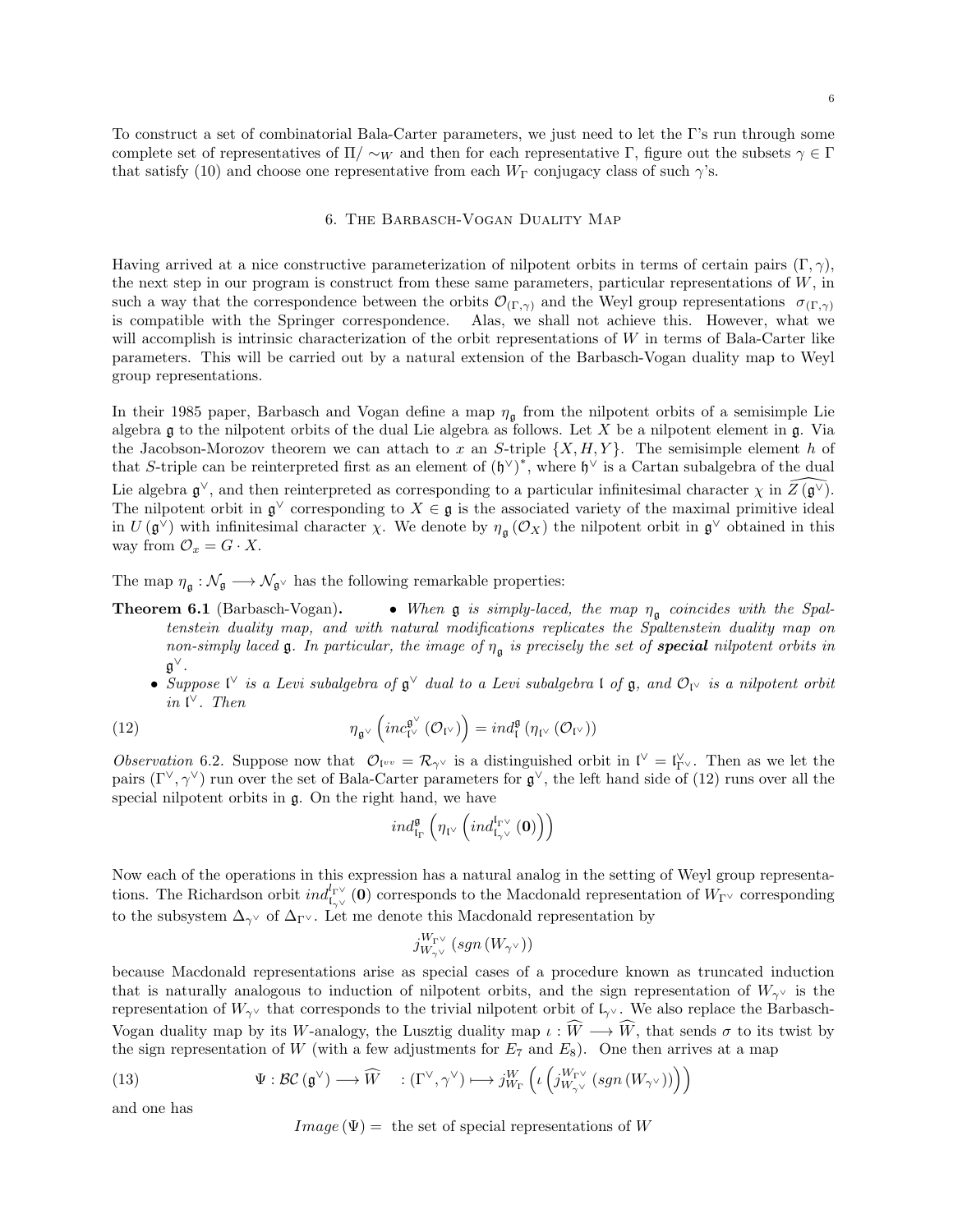That is the image of  $\Psi$  is exactly the set of representations of W that correspond to special nilpotent orbits via the Springer correspondence.

## 7. An Intermediary Result and a Conjecture

Now although we have introduced the special representations as those representations of  $W$  that correspond to special nilpotent orbits via the Springer correspondence, it should be pointed out that the notition of a special representation of  $W$  was originally defined in a completely  $W$ -intrinsic way [Lusztig]. Similarly, the notion of a special orbit was originally defined by allowing (a modification of) the partition-transpose operation to act on the partitions that parameterized the nilpotent orbits. The special orbits were defined as corresponding to the image of this action on the parameter space. In short, originally there was an orbit-centric notion of special orbits and a Weyl-group-centric notion of special representations and one of the first achievements of the Springer Correspondence was to provide a direct link between these two independent notions of special-ness.

In contrast, to this day, the notion of an orbit representation of W rests entirely on the Springer parameterization of W. The main result to be presented here is a completely W-centric characterization of orbit representations.

This will be quite easy, as basically all we have to do is expand the domain of the map  $\Psi$  (and then prove that the image of the new map coincides with the set of orbit representations).

We first note that the condition (10) for  $\gamma$  to be a distinguished subset of Γ still makes sense even if Γ is not a subset of Π. In particular, it makes sense when Γ is a subset of  $\Pi_e$ . It's just that the pair  $(Γ, γ)$ will no longer correspond to a nilpotent orbit (as there is no notion of orbit induction for generalized Levi subalgebras). On the other hand, the each of the objects and operations in (13) continue to make sense whenever  $\Gamma$  is a Coxeter base for a subsystem of  $\Delta$  and  $\gamma$  is a subset of  $\Gamma$ .

In fact:

**Theorem 7.1** (B–). Let g be a simple complex Lie algebra and let  $\mathcal{BC}_e$  (g) denote the set of pairs  $(\Gamma, \gamma)$ where  $\Gamma \subset \Pi_e$  and  $\gamma$  is a subset of  $\Gamma$  satisfying (10). Then the map

$$
\Psi_e: \mathcal{BC}_e(\mathfrak{g}^\vee) \longrightarrow \widehat{W} \quad : (\Gamma^\vee, \gamma^\vee) \longmapsto j^W_{W_\Gamma}\left(\iota\left(j^{W_{\Gamma^\vee}}_{W_{\gamma^\vee}}\left(sgn\left(W_{\gamma^\vee}\right)\right)\right)\right)
$$

is well-defined and

$$
image\left(\Psi_e\right) = W_{orbit}
$$

This result allows one to separate the notion of orbit representation from the Springer parameterization. However, this map does not provide a parameterization of the orbit representations, it only locates them in  $W$  in a completely W-centric way. On the other hand, having an W-intrinsic characterization of orbit representations may be enough to set up a W-intrinsic parameterization of the orbit representations. For the following seems to be true:

Conjecture 7.2 (B–). Let  $(\Gamma, \gamma) \in \mathcal{BC}$ , the set of combinatorial Bala-Carter parameters for g.

(14)  $\phi_{\Gamma,\gamma} =$  unique orbit representation occuring in ind $_{W_\Gamma}^W \left( j_{W_\gamma}^{W_G} \left( sgn\left( W_\gamma \right) \right) \right)$  of highest degree

Then

$$
\phi_{\gamma,\gamma} = Springer\left(\mathcal{O}_{(\Gamma,\gamma)}\right)
$$

Remark 7.3. This is true for the exceptional Lie algebras. I haven't actually tried proving this for the classical case. Rather I have instead been tantalized by the prospect of understanding the right hand side of (14) as arising from some kind of cohomological construction of Weyl group representations You see, the induced module

$$
M_{\Gamma,\gamma}=ind_{W_{\Gamma}}^{W}\left( j_{W_{\gamma}}^{W_{G}}\left( sgn\left( W_{\gamma}\right) \right) \right)
$$